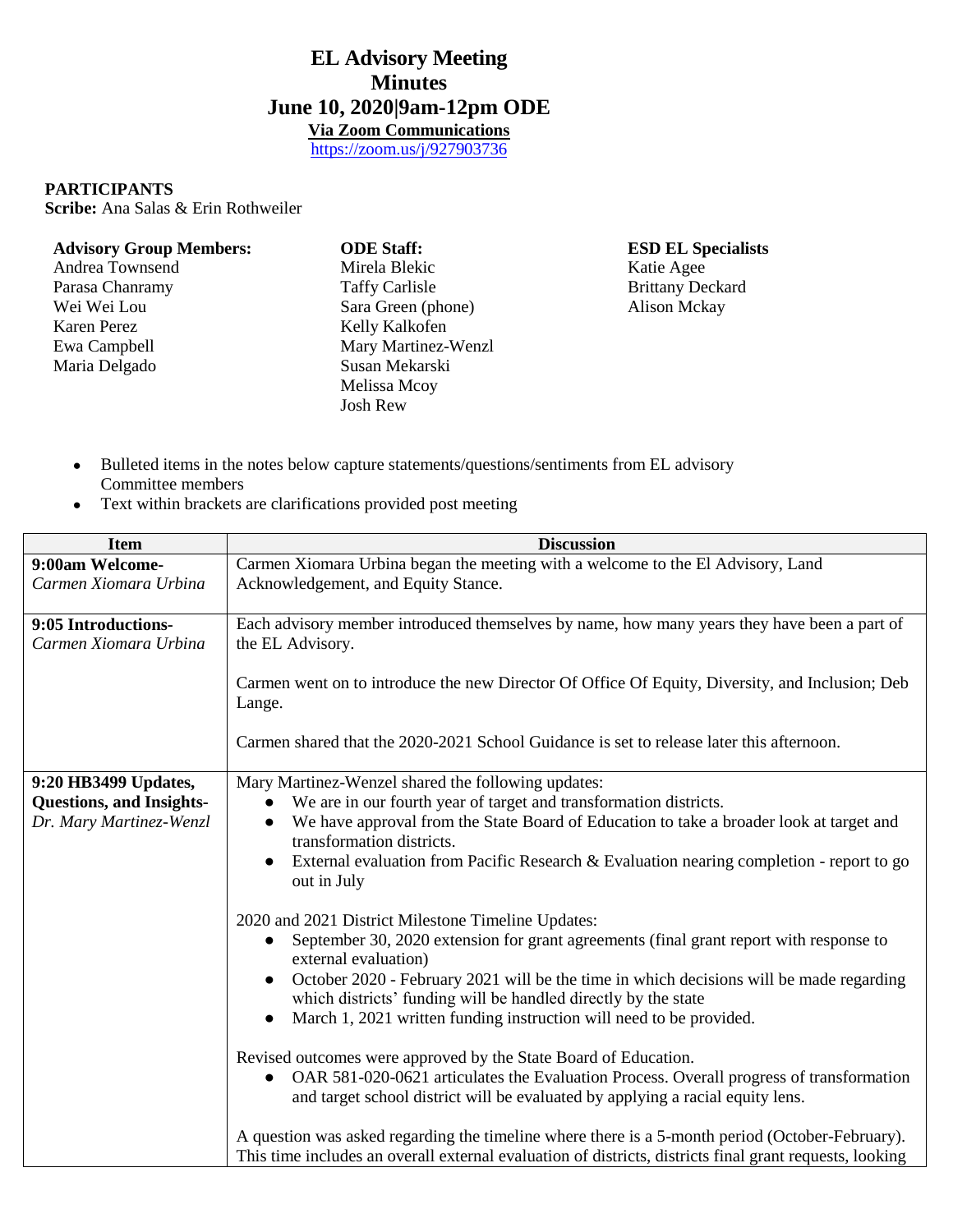| <b>Item</b>                                                                                          | <b>Discussion</b>                                                                                                                                                                                                                                                                                                                                                                                                    |  |
|------------------------------------------------------------------------------------------------------|----------------------------------------------------------------------------------------------------------------------------------------------------------------------------------------------------------------------------------------------------------------------------------------------------------------------------------------------------------------------------------------------------------------------|--|
|                                                                                                      | at original identification criteria by ODE. A panel review process will be implemented to make a<br>collective judgement to determine if the districts should have their EL funding directed by the<br>State. This process will be done in collaboration with the districts. They will see and review a draft<br>before March 1, 2021. The funding direction will be in effect for 1 year.                           |  |
| 9:50 Pre-Evaluation<br><b>Update-</b><br>Kristi Manseth, Pacific<br><b>Research &amp; Evaluation</b> | Kristi Manseth shared updates on Pre-Evaluation processes. Two different studies with student<br>achievement data (one completed and one in progress). Both need to be completed by the end of<br>June. Feedback is encouraged, but it is too late to modify the structure for this year. Acknowledge<br>that there are two different audiences: the districts and an evaluation board.                              |  |
|                                                                                                      | Kristi also shared EL 3499 Sample Grantee Evaluation Report PDF, which highlights key findings.<br><b>Executive Summary</b><br>$\bullet$<br>District Approach<br><b>El Service Capacity</b><br>$\bullet$<br>Academic Outcomes Summary (not yet fully completed)                                                                                                                                                      |  |
|                                                                                                      | Report includes a Project Summary from Districts and a District Characteristics Summary.                                                                                                                                                                                                                                                                                                                             |  |
|                                                                                                      | Methods:<br><b>Grant Director Interview</b><br>$\bullet$<br>Document review<br>$\bullet$<br><b>Teacher Survey</b><br>$\bullet$<br>Student achievement studies                                                                                                                                                                                                                                                        |  |
|                                                                                                      | Findings (organized around research questions):<br>What approach did Sample SD take their HB 3499 work?<br>How were the HB3499 districts priorities defined?<br>What goals and activities were supported by HB 3499 grant funding?<br>How many teachers/administrators participated in HB3499 funding?                                                                                                               |  |
|                                                                                                      | Professional Learning Evaluation:<br>(professional learning that was implemented using EL funding)<br>Extent the districts and professional learning focused on the four guidelines.<br>Type/style of approaches they were trained in, and to rate the trainings' usefulness.<br>Reflection on the implementation support they received from their districts.<br>Set of open-ended questions for general reflection. |  |
|                                                                                                      | WeiWei Lou asked what Student Achievement data are you planning to use?<br>Kristi Manseth responded that the 2019 data was not going to be included in the evaluation. Dr.<br>Mary Martinez-Wenzl mentioned that the plan is to use what we have to the best that we can. We<br>will need to look at the district's final report and look at the current year and student outcomes.                                  |  |
|                                                                                                      | Ewa Campbell asked us to be mindful of Title 3 compliance and EL reporting because of the HR<br>burden on districts so that they don't feel like they are being double-burdened.<br>Deb Lange mentioned the possibility of combining Title 3 reporting/data collection with EL.                                                                                                                                      |  |
|                                                                                                      | Andrea Townsend asked if future cohorts can plan ahead to use more than self-reported data, but in<br>classroom information and family collaboration. (follow-up to Wei Wei's question)<br>Kristi Manseth mentioned the possibility of building in an evaluation rubric to future reports.                                                                                                                           |  |
|                                                                                                      | Paulina asked in the report questions how progress of special education/dual identified EL students<br>is being measured by districts.<br>Kristi Manseth responded that it didn't come up during the survey. We do have student<br>achievement data. Data will be shared with ODE for future/further analysis.<br>Mariana Praschnik responded that identification analysis of districts looked at the needs of dual  |  |
|                                                                                                      | identified students. Districts self-selected priority areas of report/funding for goals/achievements.                                                                                                                                                                                                                                                                                                                |  |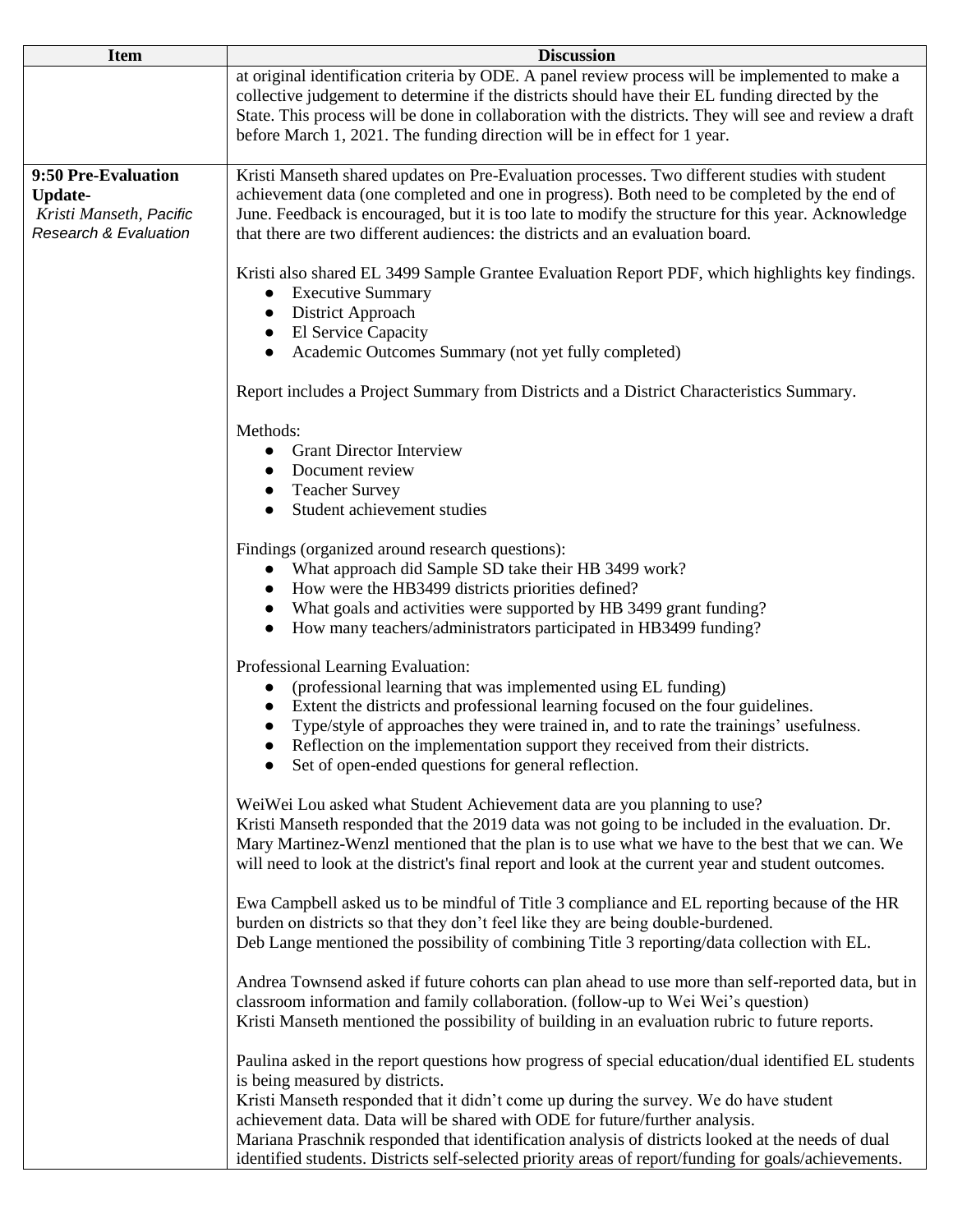| <b>Item</b>                                                                    | <b>Discussion</b>                                                                                                                                                                                                                                                                                                                                                                                                                                                                                                                   |
|--------------------------------------------------------------------------------|-------------------------------------------------------------------------------------------------------------------------------------------------------------------------------------------------------------------------------------------------------------------------------------------------------------------------------------------------------------------------------------------------------------------------------------------------------------------------------------------------------------------------------------|
|                                                                                | Kristi Manseth addressed concerns of the self-evaluation portion of the report. Mentioned that<br>districts/teachers are honest and critical of themselves and progress.                                                                                                                                                                                                                                                                                                                                                            |
|                                                                                | Wei Wei Lou asked if we will see districts feedback on how ODE implemented the use/facilitation<br>of funds of grant in order to hold ODE accountable and further the relationship of EL Board and<br>districts.                                                                                                                                                                                                                                                                                                                    |
|                                                                                | Kristi Manseth says it's part of the overall final report. Carmen Urbina responded that this is a<br>constant part of ODE team discussions.                                                                                                                                                                                                                                                                                                                                                                                         |
|                                                                                | Andrea Townsend asked if districts have been informed that the deadline has been moved to<br>December 31, 2020. Deb Lange responded that a communication should have gone out this week<br>about the extension.                                                                                                                                                                                                                                                                                                                     |
| 10:00 Fostering Shared<br><b>Understanding Around</b><br><b>EL Funding and</b> | Deb Lange shared a high overview of the funding streams that are supplied to support EL learners.<br>Reminded that district discretion and plans heavily dictate how/where funds are spent.                                                                                                                                                                                                                                                                                                                                         |
| <b>Directed Funding-</b><br>Deborah Lange                                      | <b>Funding Streams:</b><br>State School Fund (SSF) - additional .5 ADM given for each EL student being served<br>$\bullet$<br>HB3499 (State Funds)<br>$\bullet$<br>Title 3 (Federal Funds)<br>Specifically funded for EL students.                                                                                                                                                                                                                                                                                                  |
|                                                                                | District & Plan Specific Funding (Federal Funds)<br>Title 1-A (school specific)<br>$\bullet$<br>Title 1-C (migrant students)<br>$\bullet$<br>Title 2-A (Professional Development) (district specific)<br>CARES/ESSER (new Covid-19 funds) (district specific)                                                                                                                                                                                                                                                                       |
|                                                                                | Andrea Townsend asked if HB3499 is district specific and what happens to programs created with<br>HB3499 funds when the funds are used?<br>Deb Lange responded that there isn't an option for districts to eliminate programs (i.e.<br>interpretation) - funds will be found from other sources.<br>Dr. Mary Martinez-Wenzl responded that the question of what programs are being funded from<br>what streams could be identified in reports to help facilitate appropriate streams or changes.                                    |
|                                                                                | Wei Wei Lou asked where Cohort 1 districts are in terms of funding and what is the plan for<br>Cohort 2 districts' funding, will they be affected by inevitable budget cuts? Carmen Urbina<br>responded that HB3499 funding is secured for next year. Carmen Urbina is requesting meetings of<br>the Advisory Board throughout the summer to continue to address this. Dr. Mary Martinez-Wenzl<br>is suggesting moving away from a 40-district cohort/4 year model and towards an onboarding each<br>year in smaller group's model. |
|                                                                                | Carmen Urbina shared that districts will be informed that funding from HB3499 will not be<br>allowed to be used for interpretation services.                                                                                                                                                                                                                                                                                                                                                                                        |
|                                                                                | Andrea Townsend requested discussing in the July meeting the proportion of funds given to<br>districts to be a more equitable model.                                                                                                                                                                                                                                                                                                                                                                                                |
| 10:25 Update on<br><b>Directed Funding</b><br><b>Process-</b> Mirela Blekic    | Mirela Blekic reminded that HB3499 has requirements for directed funding (OAR 581-020-0621).<br>Funding is individualized per district in alignment with evidence-based practices and tied to<br>student progress indicators. Outlined work with Dr. Oscar Jimenez for research and creation of a<br>template for funds spending. Final report to be done by the end of July.                                                                                                                                                       |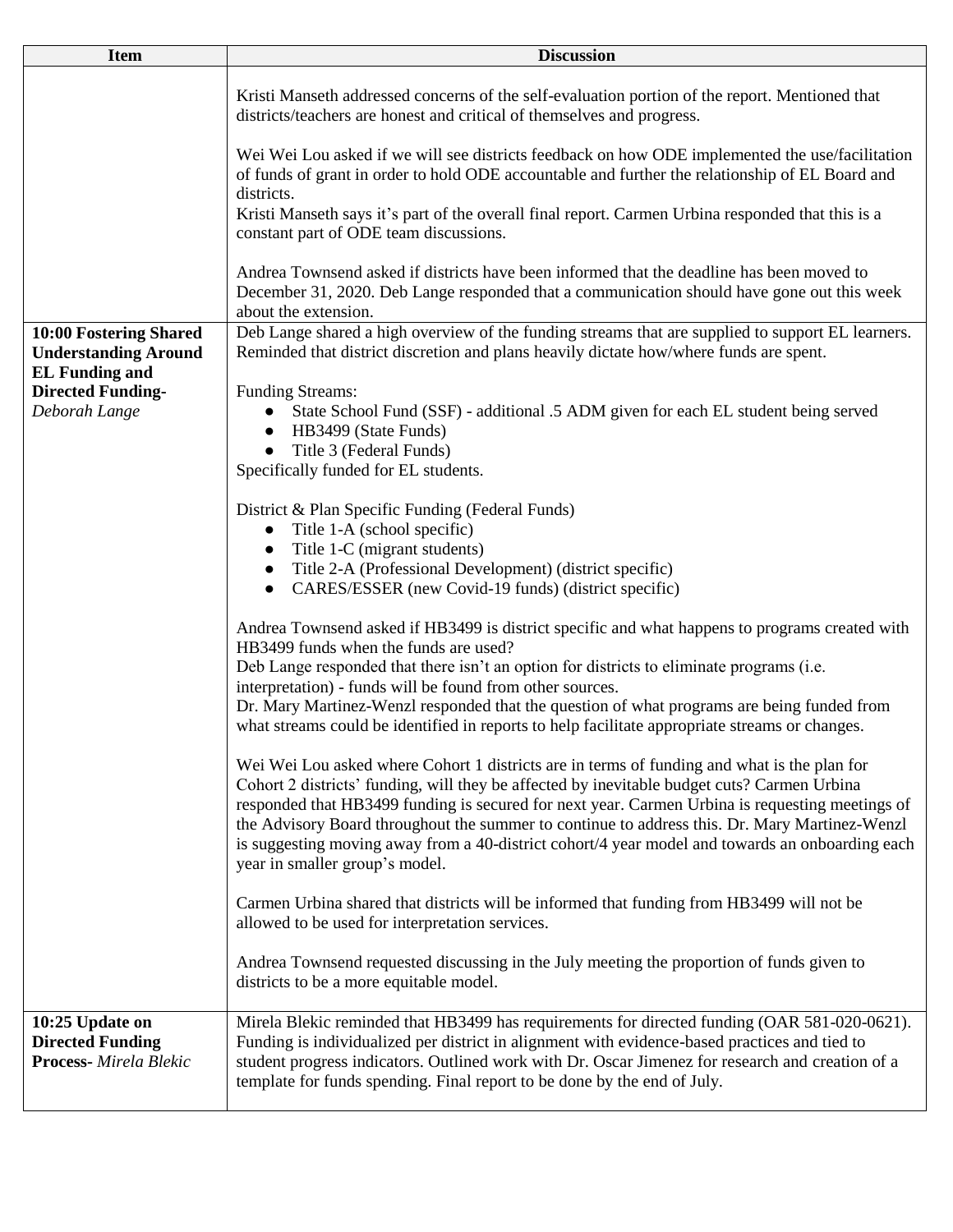| <b>Item</b>                                                                    | <b>Discussion</b>                                                                                                                                                                                                                                                                                                                                                                                                                                                                                                                                                                                                                                                                                                                                                                                                                                                                                                                                                                                                                                                                                                                                                                                                                                                                                                                                                                                                                                                                                                                                                                                                                                                                                                                                                                                                                                                                                                                                                                                                                                                                                                                                                                                                                                                                                                         |
|--------------------------------------------------------------------------------|---------------------------------------------------------------------------------------------------------------------------------------------------------------------------------------------------------------------------------------------------------------------------------------------------------------------------------------------------------------------------------------------------------------------------------------------------------------------------------------------------------------------------------------------------------------------------------------------------------------------------------------------------------------------------------------------------------------------------------------------------------------------------------------------------------------------------------------------------------------------------------------------------------------------------------------------------------------------------------------------------------------------------------------------------------------------------------------------------------------------------------------------------------------------------------------------------------------------------------------------------------------------------------------------------------------------------------------------------------------------------------------------------------------------------------------------------------------------------------------------------------------------------------------------------------------------------------------------------------------------------------------------------------------------------------------------------------------------------------------------------------------------------------------------------------------------------------------------------------------------------------------------------------------------------------------------------------------------------------------------------------------------------------------------------------------------------------------------------------------------------------------------------------------------------------------------------------------------------------------------------------------------------------------------------------------------------|
| <b>5 Minute Break</b>                                                          |                                                                                                                                                                                                                                                                                                                                                                                                                                                                                                                                                                                                                                                                                                                                                                                                                                                                                                                                                                                                                                                                                                                                                                                                                                                                                                                                                                                                                                                                                                                                                                                                                                                                                                                                                                                                                                                                                                                                                                                                                                                                                                                                                                                                                                                                                                                           |
| 10:35 Update on<br>Latinx/a/o Student<br><b>Success Plan-</b> Michael<br>Reyes | Michael Reyes provided an overview of the timeline for Latinx Student Success Plan. Currently,<br>RFA's are near completion and distribution for organizations to apply. Work is going into creating<br>a long-term advisory committee and SSP.                                                                                                                                                                                                                                                                                                                                                                                                                                                                                                                                                                                                                                                                                                                                                                                                                                                                                                                                                                                                                                                                                                                                                                                                                                                                                                                                                                                                                                                                                                                                                                                                                                                                                                                                                                                                                                                                                                                                                                                                                                                                           |
|                                                                                | Wei Wei Lou asked if we are working closely with procurement at ODE about how money flows<br>in/out. Michael Reyes responded that yes they have been to ensure that it happens smoothly.                                                                                                                                                                                                                                                                                                                                                                                                                                                                                                                                                                                                                                                                                                                                                                                                                                                                                                                                                                                                                                                                                                                                                                                                                                                                                                                                                                                                                                                                                                                                                                                                                                                                                                                                                                                                                                                                                                                                                                                                                                                                                                                                  |
| 10:50 EL Program<br>Update-Ben Wolcott &<br>Susan Mekarski                     | Susan Mekarski shared that the guidance being shared currently by ODE aligns with the USEd fact<br>sheet.                                                                                                                                                                                                                                                                                                                                                                                                                                                                                                                                                                                                                                                                                                                                                                                                                                                                                                                                                                                                                                                                                                                                                                                                                                                                                                                                                                                                                                                                                                                                                                                                                                                                                                                                                                                                                                                                                                                                                                                                                                                                                                                                                                                                                 |
|                                                                                | <b>Funding Updates:</b><br>2018-2019 Carryover Funds (available through 09/30/2021)<br>Budget narratives reflect shifting district needs<br>USEd provides guidance about minimum hours/days of instruction required by a district for EL<br>services. (There is no specific instructions for minimum hours/days for EL instruction via distance<br>learning)<br>Title 3 Funds still have "Supplement-not-Supplant" requirements.<br>Ben Wolcott provided a 2020-21 ELPA summary.<br>ELPA Summative based on assumption of onsite learning and ability to administer on<br>$\bullet$<br>location at schools<br>Screener is not available to districts - will be available on or before August 4th<br>(announcement will precede)<br>Students not screened during distance learning - will need to be screened in Fall 2020<br>(guidance for school districts regarding temporary services - won't be official EL status<br>labels)<br>ELPA Screener will be used in Fall 2020 to determine EL status for students unable to test<br>in Spring 2020<br>Students will be screened at grade level at which they will be entering in the fall<br>Investigating ways to minimize testing load on districts in fall (ability to test during<br>summer allowed)<br>Equity issues arising between difference in enrolling under K or future K profiles (requires<br>future discussion)<br>Andrea Townsend asked why the assessment in ELPA screening is asking it at the end of the grade<br>rather than the beginning. It is requested that it continue to be based on the end of the previous<br>grade year. Ben Wolcott responded that students will be engaging in content at their current grade<br>level or the grade level they will be entering, they don't have to come into those grades having<br>mastered the content. This was to gauge the extent of language support needed to be able to engage<br>with the content for the year they will be entering. Ewa Campbell asked if this was a state level<br>decision or an ELPA consortium decision. Ben responded that this was not a federal level decision<br>and the ELPA consortium did not make this decision. The consortium has no testing involved in<br>EL. Other states in the consortium are not providing opportunities for testing to students that have |
| 11:10 Call for Discussion                                                      | not tested - Oregon taking the most liberal approach.                                                                                                                                                                                                                                                                                                                                                                                                                                                                                                                                                                                                                                                                                                                                                                                                                                                                                                                                                                                                                                                                                                                                                                                                                                                                                                                                                                                                                                                                                                                                                                                                                                                                                                                                                                                                                                                                                                                                                                                                                                                                                                                                                                                                                                                                     |
|                                                                                | Mariana asked about which month would be best for the next advisory meeting. The advisory<br>group mentioned at the end of July and August.                                                                                                                                                                                                                                                                                                                                                                                                                                                                                                                                                                                                                                                                                                                                                                                                                                                                                                                                                                                                                                                                                                                                                                                                                                                                                                                                                                                                                                                                                                                                                                                                                                                                                                                                                                                                                                                                                                                                                                                                                                                                                                                                                                               |
| 11:50 Wrap-up- Carmen<br>Xiomara Urbina                                        | <b>Action Items</b><br>Send out Doodle Poll- Check dates available with Carmen<br>$\bullet$<br>Mariana will review chat for recommendations and agenda items                                                                                                                                                                                                                                                                                                                                                                                                                                                                                                                                                                                                                                                                                                                                                                                                                                                                                                                                                                                                                                                                                                                                                                                                                                                                                                                                                                                                                                                                                                                                                                                                                                                                                                                                                                                                                                                                                                                                                                                                                                                                                                                                                              |